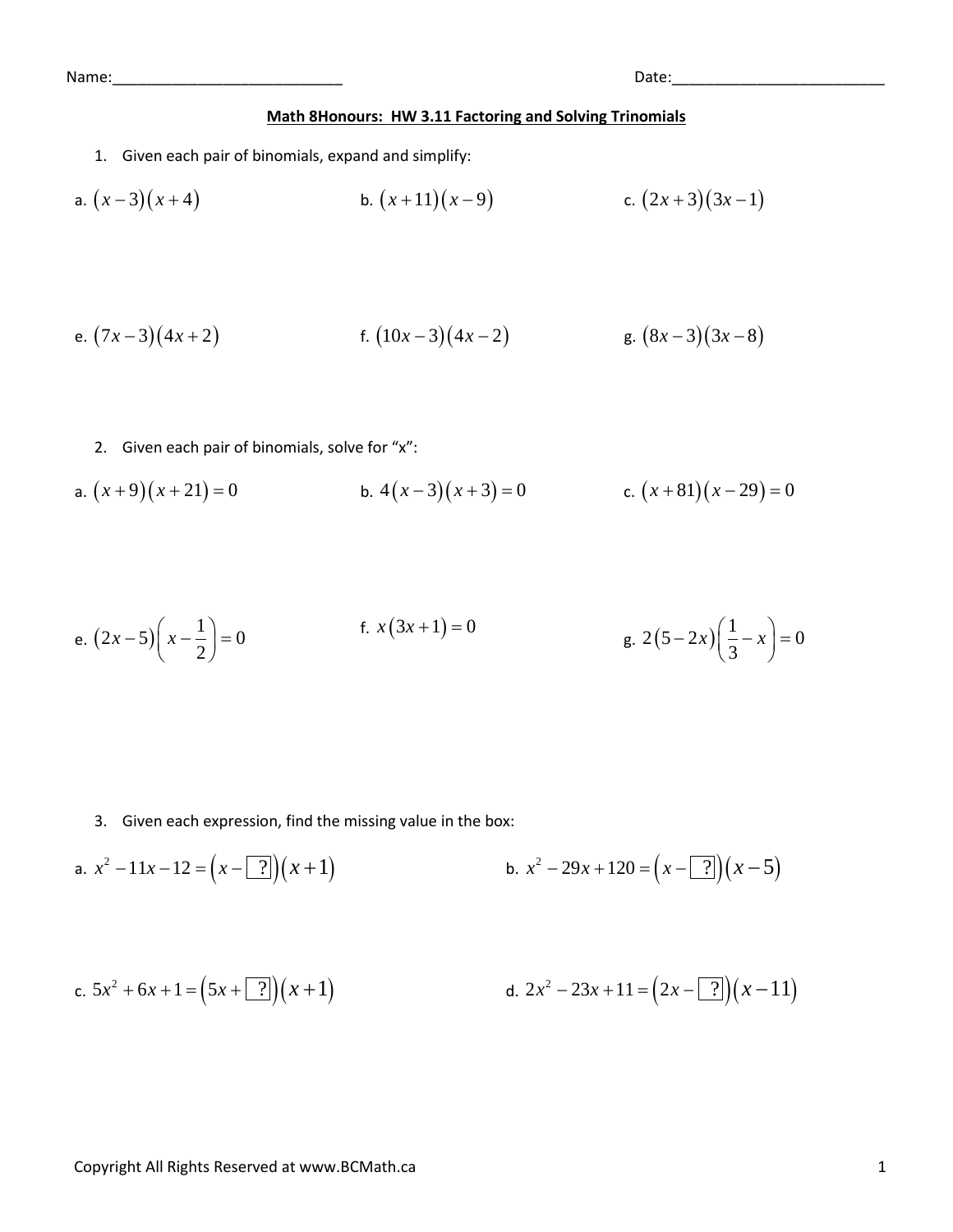4. Factor each of the following expressions. Show all your steps and work:

a.  $x^2 + 7x + 6$  b.  $x^2 + 25x + 24$  c.  $x^2 + 10x + 21$  d.  $x^2 - 10x + 24$ 

e. 
$$
x^2 + 3x - 40
$$
  
f.  $4x^2 + 9x + 2$   
g.  $2x^2 + 5x + 2$   
h.  $2x^2 - 11x + 15$ 

i) 
$$
21x^2 + 17x - 30
$$
 j)  $2x^2 - 7x + 5$  k)  $5x^2 - 13x - 6$  l)  $7x^2 + 9x - 10$ 

m) 
$$
21 + 26x - 15x^2
$$
 n)  $2x^2 - 9xy - 45y^2$  o)  $5x^4 - 9x^2 - 2$  p)  $6 - 7x^2 + 2x^4$ 

5. Factor each of the following expressions and solve for "x". Show all your steps and work:

a.  $x^2 + 8x + 12 = 0$ <br>b.  $x^2 + 17x + 72 = 0$ <br>c.  $x^2 + 2x - 15 = 0$ <br>d.  $x^2 - 7x - 170 = 0$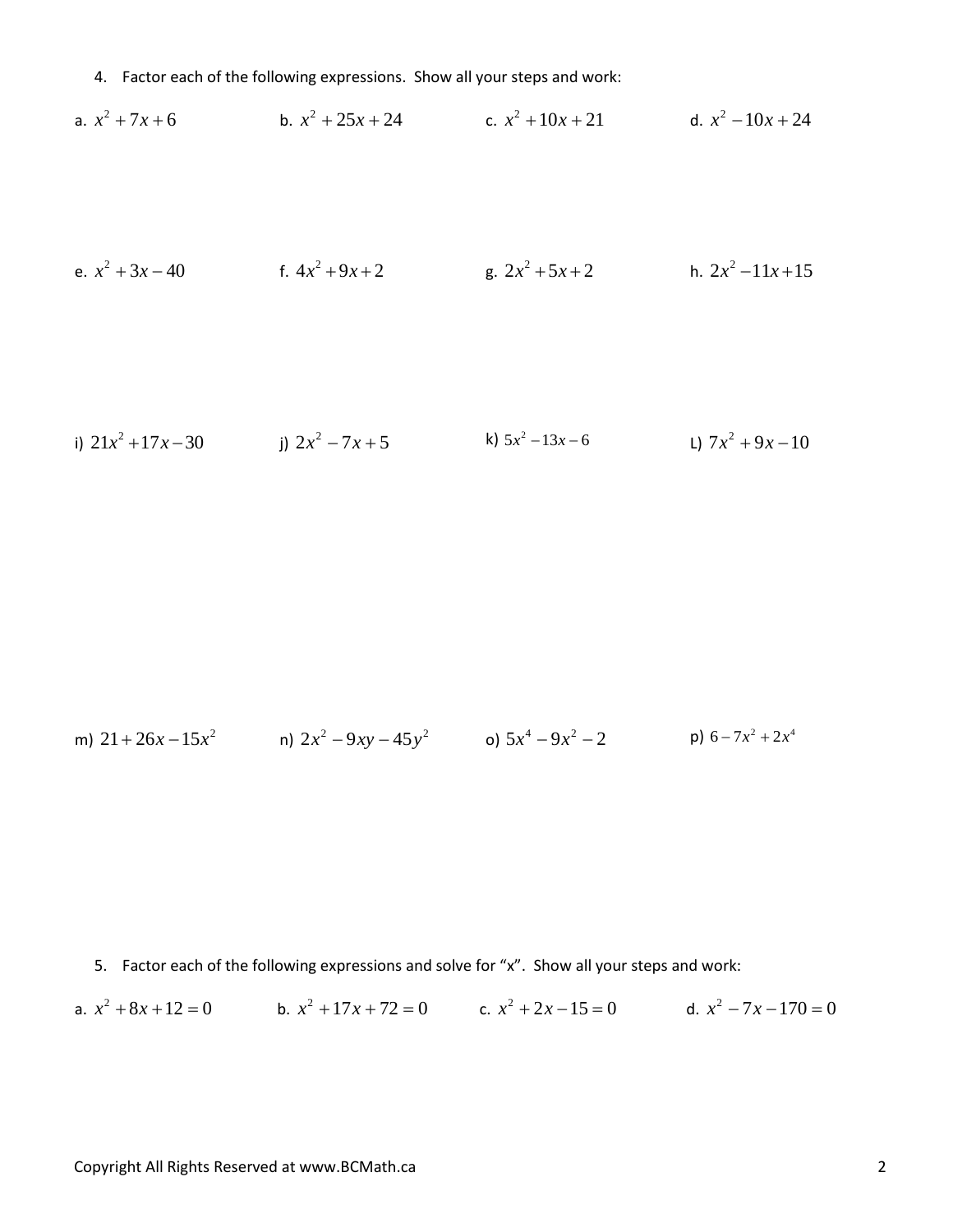| h. $2x^2 - 11x + 15 = 0$<br>e. $x^2 - 64 = 0$<br>f. $100 - x^2 = 0$<br>g. $(2x-1)^2 - 16 = 0$ |  |
|-----------------------------------------------------------------------------------------------|--|
|-----------------------------------------------------------------------------------------------|--|

i) 
$$
13x^2 + 8x - 5 = 0
$$
   
j)  $2x^2 - 25x - 13 = 0$    
k)  $2x^2 - 7x + 6 = 0$    
l)  $10x^2 + 49x + 49 = 0$ 

$$
\begin{array}{|c|c|c|c|c|c|c|c|} \hline \text{m)} & (x+2)^2 + 8(x+2) - 20 = 0 & \text{m)} & (x-3)^2 + 10(x-3) + 9 = 0 & \text{o)} & 2(x+1)^2 - (x+1) - 6 = 0 \\ \hline \text{p)} & 4(x+2)^2 = 6 - 5(x+2) & \text{o)} & x^4 - 256 = 0 & \text{q)} & x^4 = 10 - 9x^2 \\ \hline \text{p)} & 4(x+2)^2 = 6 - 5(x+2) & \text{o)} & x^4 - 256 = 0 & \text{q)} & x^4 = 10 - 9x^2 \\ \hline \text{p)} & r^4 - 17r^2 + 16 = 0 & \text{s)} & x^4 - 29x^2 + 100 = 0 & \text{t} \\ \hline \end{array}
$$